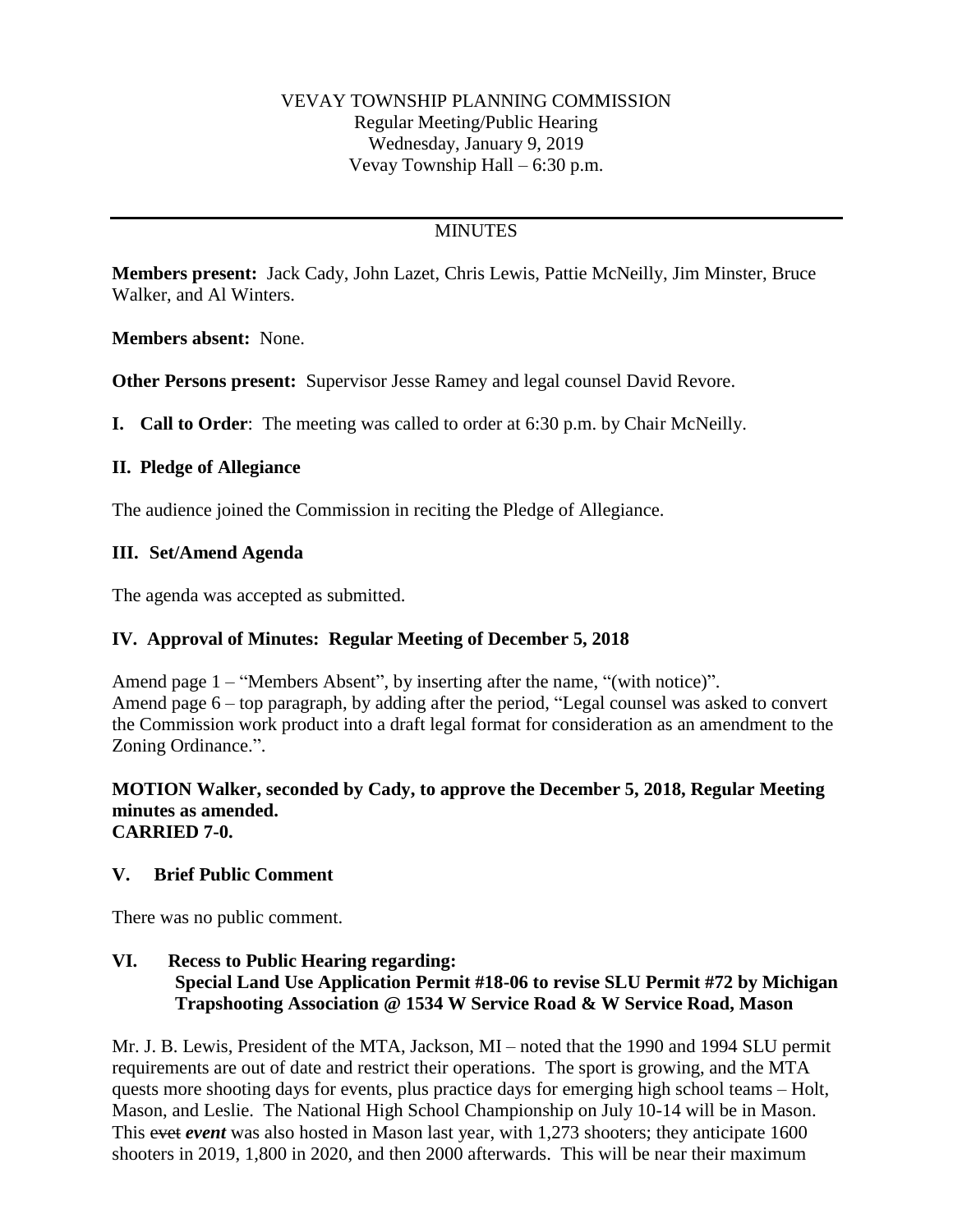capacity of about 2100-2200. The MTA events have a large and positive economic impact to the area.

Mr. Jeff Russell, state coordinator for the State Clay Target League ("League"), from Grand Haven – coordinators have chosen the MTA for major events as they have 43 traps. Currently a shooting range in Alexandria, MN, is hosting 1000 shooters per day for 9 days. A Lansing economic development expert has estimated a local fiscal impact of \$89 per day per shooter, \$230 per shooter per day if they stay overnight. Currently there are 30,000 high school clay target shooters in 22 states. The only young shooter event currently hosted by the MTA is the National Competition in July. With relatively few events nationally, this large number of shooters means an MTA 8:00 am start time, as they aim to end by around 4-5:00 pm. The League he coordinates had 67 teen shooters three years ago, 230 two years ago, 750 last year, and they predict over 1000 in 2019. Last week Bellevue and Caseville Schools signed up teams, for seven new teams so far this year. East Lansing and another local High School have also indicated interest in starting teams (explaining the request for practice days for high school teams). The MTA is still hoping for a 9 am start time (for the mid-July) League event. As the League is growing, they expect to eventually surpass Minnesota in the number of shooters.

In response to questions: they call the League "Clay Target" as those are the targets used in trap, skeet, bunker (Olympic Trap), and shotgun events. Hillsdale College has the only bunker range in Michigan.

Mark Cook, Lone Oak Drive – everything said by Mr. Russell makes the operation less desirable. Resident concerns are three-fold: (1) Quality of life, (2) lead contamination and public health concerns, and (3) home value issues. Residents already lose week-ends and holidays due to shooting noise, so having more shooters is not desirable. The requested number of days would essentially occupy every week-end in the summer. Lead contamination – economics shouldn't control removal, but protection of the water. If only 85% of shot is reclaimed, that still leaves at least 1.5 tons left behind after reclamation (based on numbers from the December 5, 2018 minutes). Apparently, no lead testing has been done in decades, and folks are concerned about their private potable water wells. The Township needs an environmental impact study performed before more shooters arrive. Finally, he has no doubt that his home will be worth less when shooting increases. He wonders how he would explain the noise to potential buyers who tour the house and property. While he understands the Township faces legal challenges relative to regulation, this matter needs to be very carefully looked at.

Brooke Stahle, Lone Oak Drive – agrees with everything Mark said. While she was brought up as a child with clay target shooting, she suspects the local economic impact is mostly at Meijer. She asked how many rounds are fired on a typical weekend? How many are recovered? She would like to see an Environmental Impact Study performed before the Township accepts changes, as she is also worried about her home potable water well.

Melinda Dexter, Lone Oak Drive – opposes the revisions as the MTA is asking for too much. Summers are short enough as it is, and filling more week-ends with noise is undesirable. Every day of shooting, they anticipate the end of shooting so they can enjoy the outside. She thinks more people should have received notice of the public hearing. Six years between reclamation efforts is too long as the MTA is already not reclaiming enough lead. The testing of the amount of lead in the soil is too small a sample. And they can hear the amplified announcements even in the house.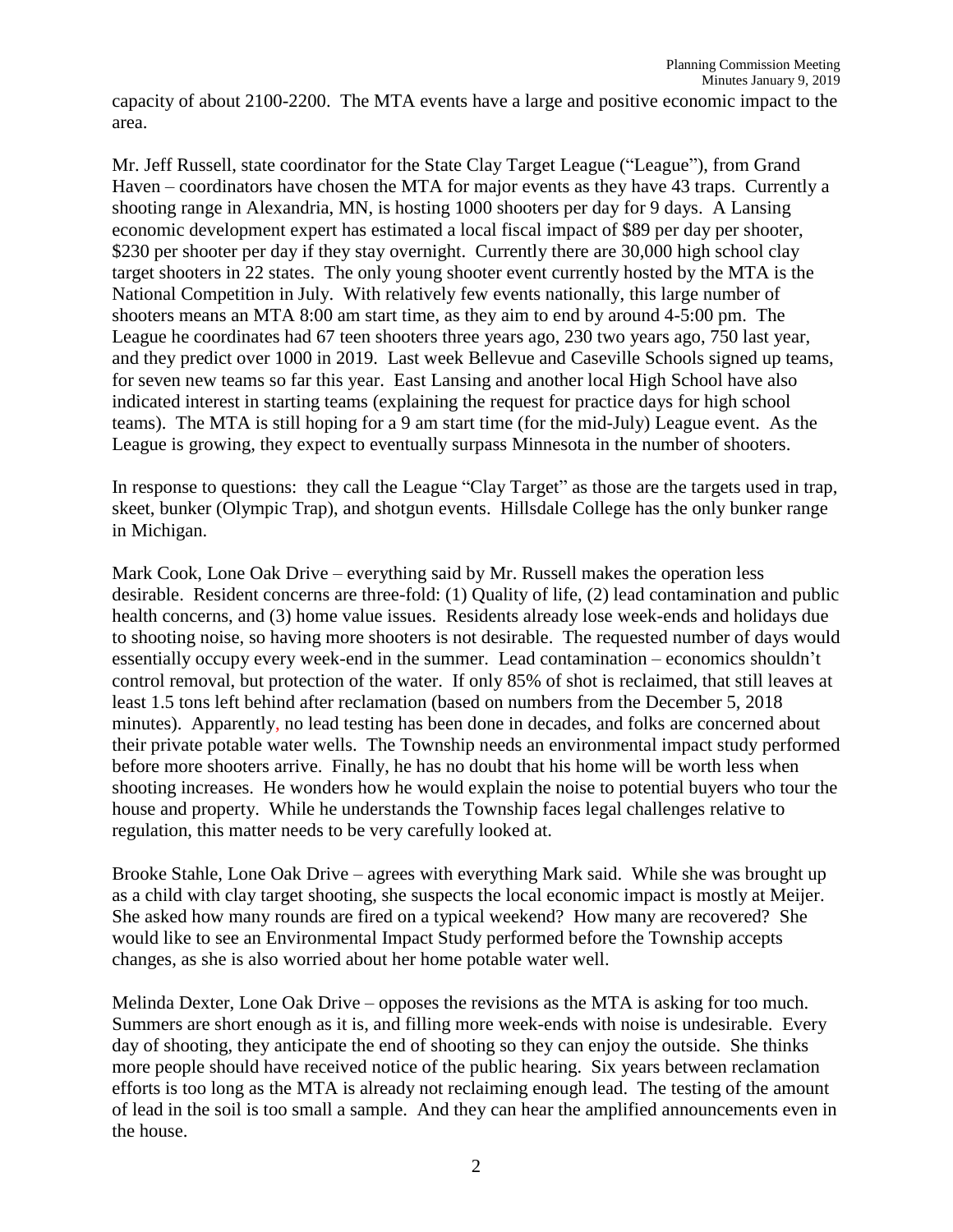Brian Bushey – 48 days is too much. If high school teams have to practice during weekdays, please plan to have them finish before 5:00 pm. Shooting hours – the Zoning Ordinance ends shooting at 9:00 pm, so why can the MTA shoot after that? The SLU permit calls for every lead harvesting every three years, but how often is it actually reclaimed? (Mr. Lewis - when it is economically feasible. The current three-year timetable was established when the MTA had far more shooters. They cannot find a firm to harvest lead every three years at the current level of lead accumulation.) Mr. Bushey recommended the MTA levy a surcharge on shooting to pay to reclaim lead. Is there an Environmental Stewardship Plan (ESP) in place? From his research, the DEQ recommends annual pH testing of the soil. (Mr. Lewis - MTA has never been asked to do so, and the DEQ is on site every year.) Does MTA have insurance or closure funding to remediate any problems?

Brian VonGunten, Lone Oak Drive – He appreciates the sport and the balance between land use and environmental responsibility. Any amendment to the permit should require more rigorous testing of water and soil. We won't know if there's a problem unless there's testing, using the DEQ safe soil lead levels as a benchmark. He is also concerned with ground water contamination. If no one has previously asked for testing, consider tonight's comments as a request. If the MTA has had testing previously performed, have results been submitted to the Township, the county or the state? He would like to review any results.

Ahmed Issawi, Lone Oak Drive – it's a nice neighborhood, but it's hard to have friends over when so many week-ends are noisy, plus the MTA is now requesting two more days per week on top of all of the events. They can't have windows open during shooting, and allowing for lighted traps until 10:30 for shoot-offs will only be worse. (Mr. Russell – shooting has only gone to 10:00 once in the past 6-7 years.). Mr. Issawi can't see the lights from his property, but the noise after 10 pm is a strain on the neighborhood; it's like having popcorn constantly popping. Plus, noise travels where ever the wind blows, so it affects more than this neighborhood. Lead leaches into the soil, and as groundwater flows, so will any contamination. He had his home well tested and had to get a filter, though for other reasons than lead. Could the MTA transition to steel shot?

Linda Carmer, Tuttle Road – concurs with everything said so far. The MTA requests don't meet the Basis of Determination standards on the SLU permit application, and so should not be approved. She then went through the various Ordinance standards - this shooting is not harmonious with the neighborhood, and does not meet Ordinance standards. Activity "shall not change the character of the surrounding area". This is a business, adding more traffic, more pollution, more noise, and so should not be approved. Activity "shall not be hazardous", but this level of shooting and possible contamination clearly is. Is the MTA operating under a different jurisdiction? Chair McNeilly – they are under the jurisdiction of the Township.

Heather Friend, Lone Oak Drive – asked if Mr. Lewis had kids or grandkids. Would he accept reclaimed lead being dumped into his yard? This affects people's livelihoods and health. Agrees with all comments on the noise. Putting guns into the hands of thousands more kids makes her want to cry.

Meghan Cavanaugh, Sleeping Meadow Lane – her home is probably the farthest from the MTA and yet they can hear the shooting. Her biggest concern is the lead; surely there MUST be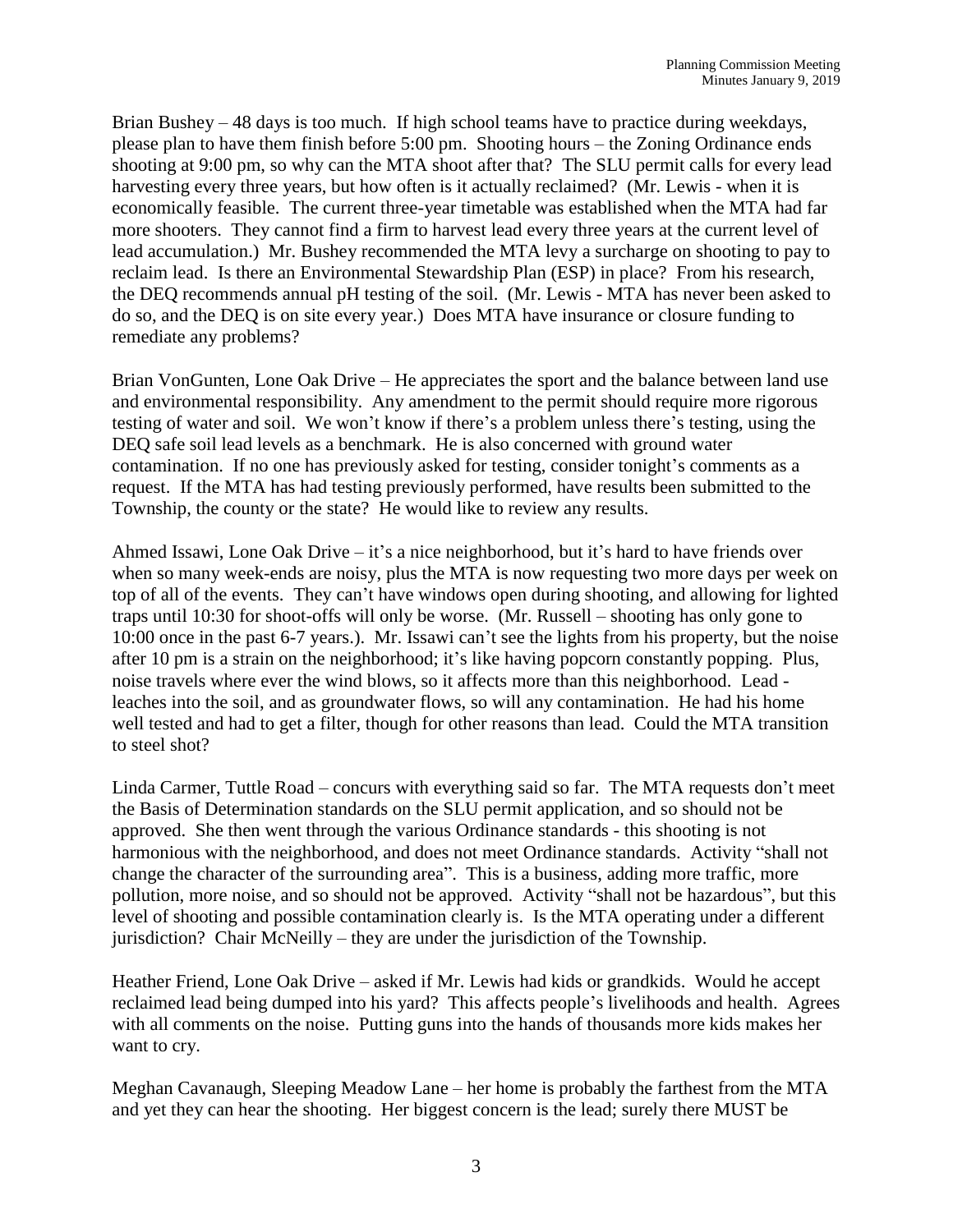contamination happening. She had her well tested, but the MTA should be the ones who should be doing the testing.

Bill Rogers, Tuttle Road – lives due west of the MTA. He was a soccer coach in the 1980s and 90s, and the MTA was asked if they could add a soccer field; the MTA provided 10 soccer fields, which the MTA maintained. The DNR eventually labelled the fields as a wetland, which ended the playing. He has read the law, and doesn't see what the Township can do anyway. He asked if high school team practice shooting can be on the east end, the farthest away from residences? (Mr. Lewis - that is the plan.) Mr. Rogers agreed that the number of shooters is way down as people are aging (over a 50% drop in shooters over the past 25 years or so), and he hopes these changes help the MTA to survive. In the early 1990s there was lead testing (after 30 years of shooting), and results indicated no ground water contamination. (Mr. Lewis - the MTA has several potable water wells that are tested annually by the county health department, and there is no contamination.)

Mr. Russell, responding to comments – as to more students using guns, high school shooters in the League have fired over six billion shots with zero injuries. This is safer than any other high school sport.

Mr. J. B. Lewis, responding to comments  $- (1)$  the facility been there since 1958. If homes have built since then, you moved to the nuisance. A court in Jackson County dismissed a case of nuisance as the shooting range was there first, before homes were built. (2) The MTA follows standard industry practices for testing. (3) Steel shot – would put them out of business within a year as it is significantly more expensive, maybe exponentially. He is not sure sufficient amounts are available to meet the need and requirements for shooting. Federal and state requirements for hunting call for steel shot, but in shot sizes larger than allowed in trap shooting, and so those rounds cannot be used. (4) MTA has reached the limit of shooting days allowed by the SLU permit. (5) Two local restaurants – Darb's and City Limits – ran out of food this past summer during an event. (6) the MTA is looking to be correct and neighborly. There is relevant state law that addresses their right to conduct their operation.

Mr. Cook – they built their house knowing of noise issues, but were not aware it would be every week-end.

## **VII. Adjournment of Public Hearing and Recommencement of Regular Meeting**

There being no further public comment, the public hearing was ended at 7:29 pm, and the regular meeting recommenced.

## **VIII. Reports**

A. December 2018, Building/Enforcement Report

The written report indicated that there were six building/zoning permit actions, involving construction of a pole barn, establishment of an Adult Foster Care facility, installation of a residential solar panel array, and placement of three mobile homes in Mason Manor Mobile Home Park.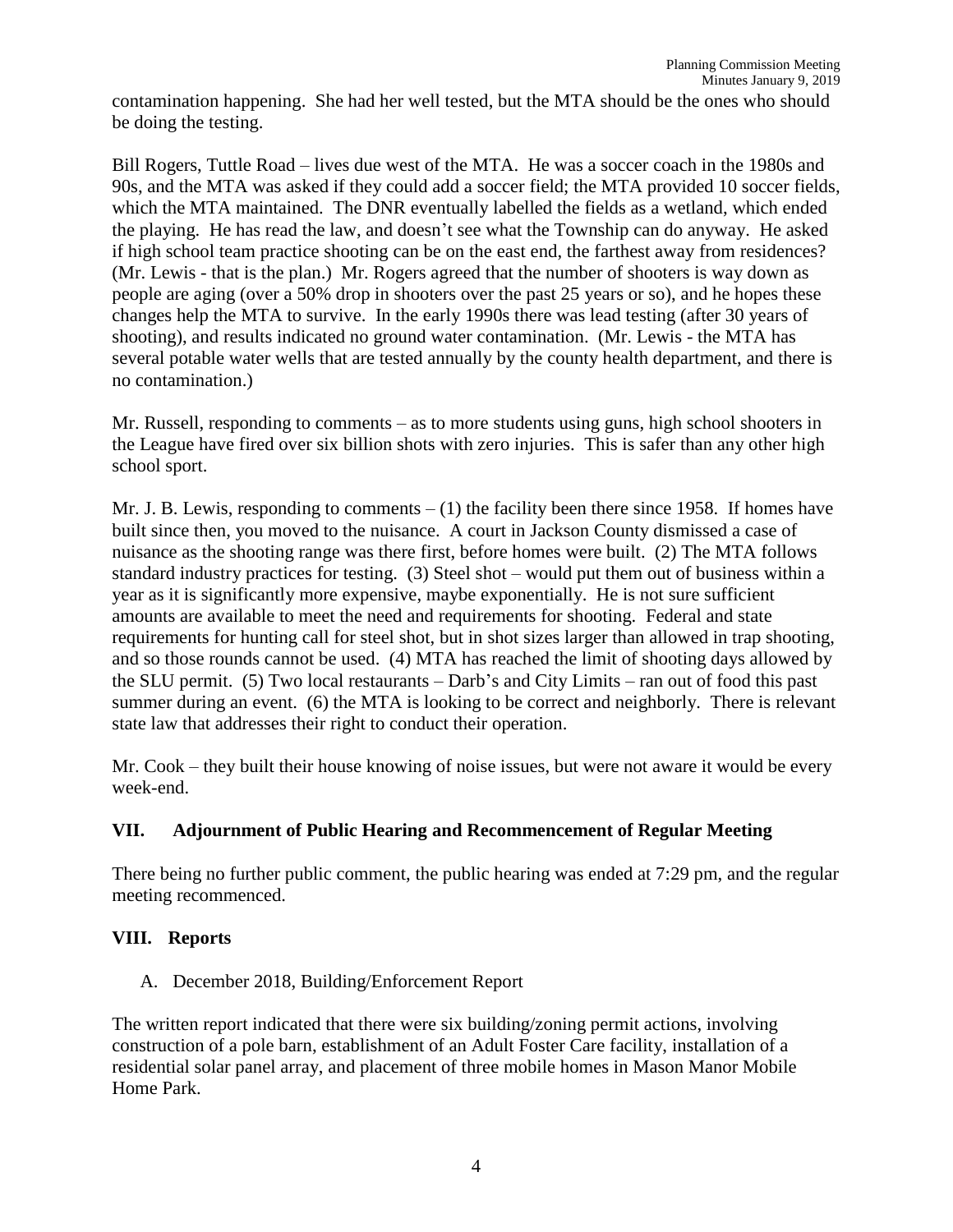One authorization to enforce the Ordinance remains, involving junk in a front yard. The Township has obtained a court order requiring remediation, and work is in progress.

B. Yearly 2018 Building/Enforcement Report

Commissioners discussed a summary of the 53 building/zoning permits requested for 2018, including name, address, type of construction or use sought, and for some of the applicants, the estimated project cost. In summary, the permits included two new homes and two permit renewals, 12 pole barns, four new mobile homes in Mason Manor, and a variety of other permits. All Commissioners had previously received a copy.

C. Planning Commission 2018 Report

Commissioners had a draft report, detailing meetings, special projects, and actions taken by the Commission during 2018. A copy is appended to these minutes.

## **MOTION Lewis, seconded by Winters, to approve the 2018 Planning Commission Annual Report as submitted, and to forward it to the Township Board and office. CARRIED 7-0.**

D. Aurelius Township Letter Notifying Adoption of Updated Master Plan 2018

Commissioners received a copy of a letter from Aurelius Township, dated December 20, 2018, and received January 2, 2019, notifying the Vevay Planning Commission that they have adopted the 2018 Aurelius Township Community Master Plan Update. It may be accessed on line at: [www.aureliustwp.org.](http://www.aureliustwp.org/)

## **IX. Pending Business**

A. Special Land Use Application Permit #18-06 to Revise SLU Permit #72 by Michigan Trapshooting Association @ 1534 W. Service Road, Mason

Commissioners had received an application for revisions to the special conditions/requirements added by the Township Board to the SLU permit in 1990 and 1994.

Mr. Revore was asked to provide background on the legal landscape relative to this permit request - The MTA is requesting expanded times of day for shooting, and an expanded number of days for shooting. The 1989 law (1989 PA 250), the 1994 amendments to that law, and pertinent caselaw since then occupies a lot of the discussion tonight. The DNR, in compliance with law, has adopted Generally Accepted Operation Practices (GAOPs) for sport shooting ranges; this is a 627 page document that he is still reviewing. The Michigan Supreme Court ruled in 2014 that the GAOPs are advisory and guidance for sport shooting ranges. The GAOPs recommend no shooting after 10:00 pm, though the current SLU permit allows shooting until 10:15 pm. Based on caselaw, he doesn't think the Township could walk back shooting hours to 10 pm, as it is unlikely a reviewing court would hold the 15 minutes beyond 10 pm to be significant enough to not allow them to so do. He believes announcements prior to 8:00 am would be acceptable under the GAOPs. After a first look, the GAOPs appear to be silent as to restrictions on the number of shooting days, but this needs further review. The GAOPs emphasize "use" of the range as opposed to restrictions.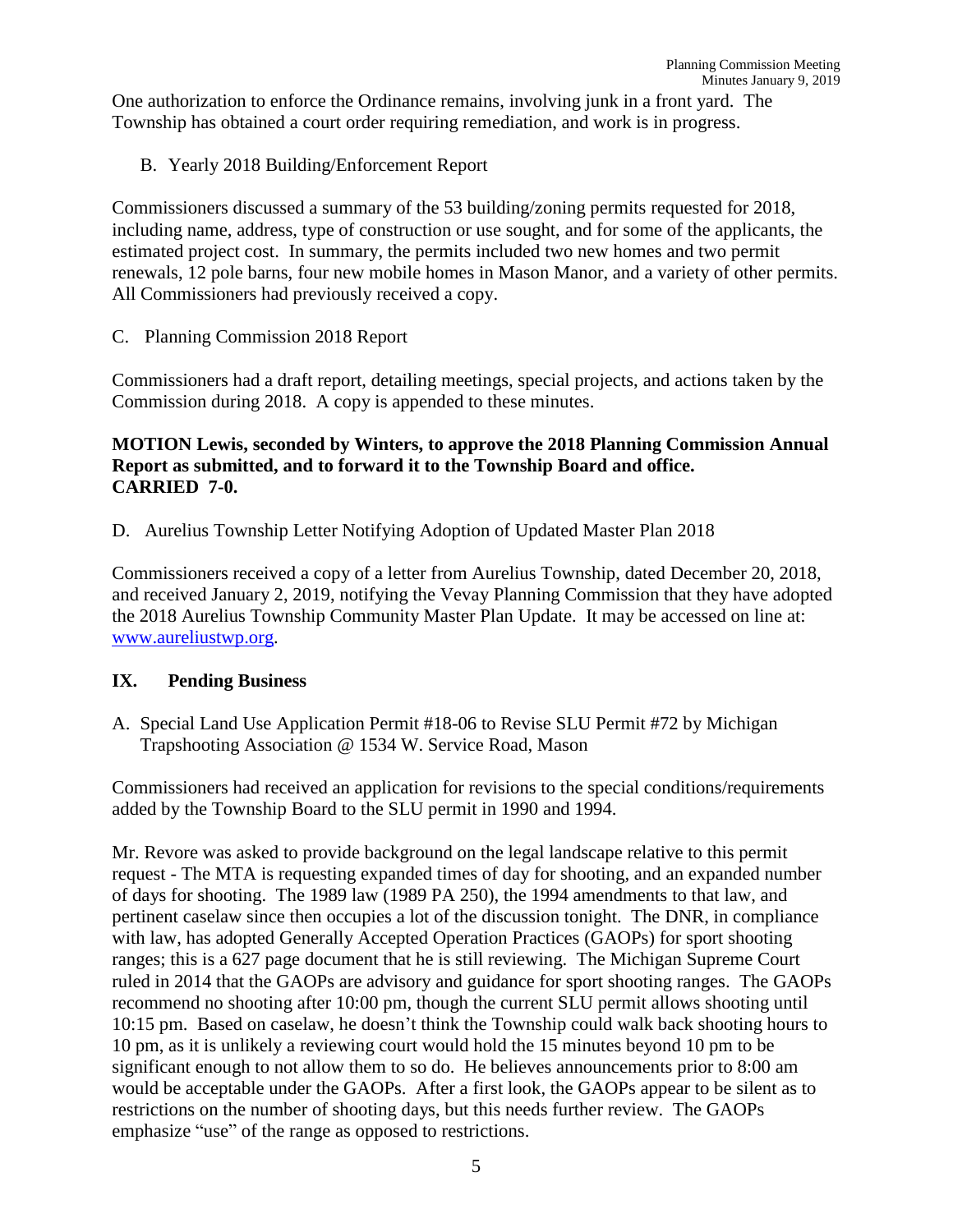Commission – asked if the GAOPs could be enforced by the Township? Mr. Revore – based on the law and court decisions, no. Tonight, he has heard two resident concerns: lead contamination, and shooting every week-end is too much. So far in the GAOPs he has not yet found any number of days to be specifically addressed but would like to continue looking into the matter. Tonight, he has no recommendation on lead issues as the Township needs more information. He believes scientific approaches can address contamination concerns.

Commission/MTA - Mr. J. B. Lewis noted lead harvesting was last done in the summers of 2012 and 2013, and also noted that dry soil conditions are needed to screen the soil. Prior to 2012, lead was reclaimed in 2008 or 2009. He is aware of only four firms in the United States that harvest lead shot. The last MTA reclamation was by a firm out of Kansas, who will be here again this summer as tests indicate there is enough lead for them to reclaim this year. The MTA only makes money from shooting events. The number of shooters used to be double what they are currently, so half as many shooters doubles the time to reach feasible reclamation levels. The Commission noted that the MTA could forego their share of the profit and thus enable more frequent reclamation.

Commission – had discussion on:

- Scheduling of events. As national sport regulations require shooters to compete in at least three events and the events span several states, the MTA works to not schedule during other states' events, allowing shooters to fully compete.
- Noise. The MTA has no results from sound studies. As the GAOPs require a 300 yard shotfall zone, the MTA has 300-350 yards of open fields in which vegetative barriers cannot be planted. They had looked into evergreens, but with Sycamore Creek on the property much of the ground is swampy and not supportive of trees. The nearest residence is 6/10 mile away, with a significant woods intervening, and they only shoot when there are leaves on the trees. Commission – noted that cedars might thrive.
- Shooting events. The 2019 schedule is already published. The only event anticipated to have 1000 or more shooters is the three-day event in mid-July. The state High School Championship had 300 shooters two years ago and 600 last year, but the number for 2019 is not yet certain.
- Shooting days. They had 24 in 2018, are planning up to 30 for 2019, and anticipate the number of days to be "in the low 40s" within five years.
- Membership. Their high point was 1985-95, with about twice as many members as they have now. A group called "Young Farmers" has asked about using their range. Mr. Lewis noted that the Lone Oak development was built around 2000, long after the MTA activities started.
- Loudspeakers. Currently the speakers for public broadcasts are on poles, all facing south. There are two on the main building that face north. They are used in the morning for the National Anthem and then the bench call for shooters. Announcements are made during the day as shooters progress or are eliminated.
- Lead. The MTA has not tested for soil pH, which relates to solubility of lead and leaching into groundwater, as they are not familiar with this type of testing. The DEQ is on the MTA property every year to test the sewage disposal system, the potable water wells, and the campgrounds. The DEQ has not asked for soil testing or lead testing of the water. Commission – noted that the DEQ personnel who would perform these inspections are not from the division that would oversee protection of groundwater.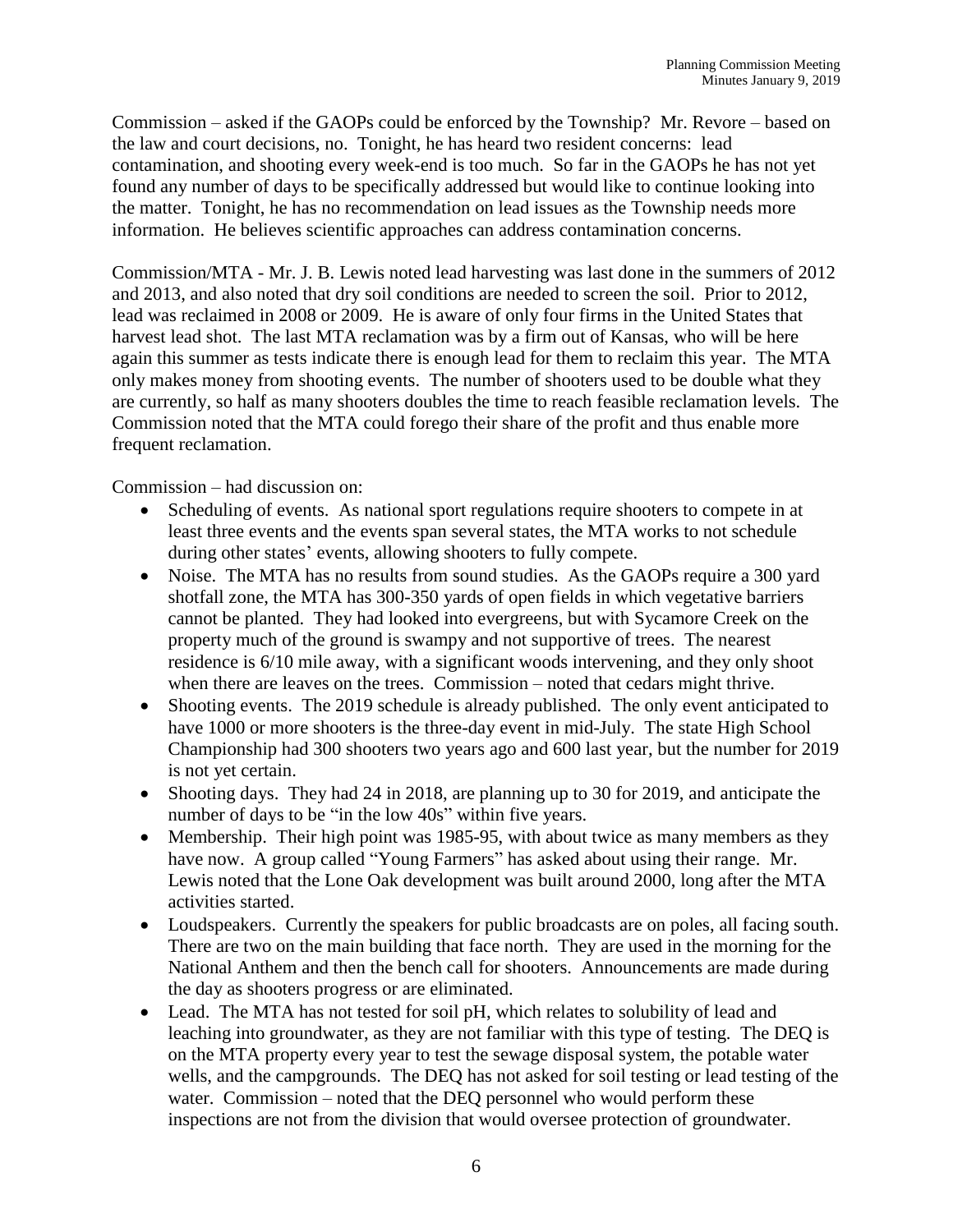Commission – Had discussion and made several requests of the MTA:

- If high school teams use the range for practice, could they
	- o use the eastern most traps to maximize distance from residences;
	- o have practice days be on weekdays as opposed to week-ends, and end before 5:00 pm;
	- o have the teams all practice on the same day, to limit the overall days and hours of shooting.
- Could the MTA coordinate event schedules with neighboring states, with the goal of standardizing week-ends with no shooting, allowing residents to plan their own schedules. An example could be not scheduling the first and last weeks of June. Mr. Lewis – they already coordinate schedules with surrounding states, and so they can commit to continue to do so.
- The MTA was asked to conduct a sound study at the property lines.
- The MTA was asked to test the soil pH level.
- The MTA was asked for their water well testing results for the past 5 years.
- The MTA was asked to provide documentation of prior lead reclamation efforts.
- The MTA was asked to provide results from 1990s era water testing.
- The MTA was asked to provide that portion of their Environmental Stewardship Plan that addresses lead abatement.

As the MTA needs time to respond to the above requests prior to Commission action,

#### **MOTION Lewis, seconded by Walker, to table the matter pending further information from the MTA. CARRIED 7-0.**

B. Site Plan Review Request for a Mini Storage from Greg Mauldon @ 841 Hull Road, Mason

Proposed changes from the approved site plan include:

- Constructing the first series of mini storage buildings on the south side of the property versus the north side, reserving the north side for future expansion, with construction beginning this spring;
- Moving lighting and traffic flow to conform to the new mini storage building location;
- Moving the access road from the southern frontage to be more centrally located (already approved by the Ingham County Road Department);
- Using for office purposes the existing building on the newly acquired parcel in the middle of the overall development, and dropping construction of a new office building. The intent would be to eventually combine the two parcels into one;
- Modifying storm water drainage routes while still utilizing the existing retention basin;
- Modifying the vegetative screening to reflect the different location for mini storage use.

Commission - Noted a discrepancy in the depth of the waste container pad on pages C2.0 and C4.0. There is also a discrepancy in the stated acreage on pages C2.0 and C5.0, which apparently is due to the purchase of the central parcel with the office building. It was further noted that the portion of the building to be converted for office use will need to meet the material requirements of Sec. 9.03. The applicant indicated he will comply with the Ordinance.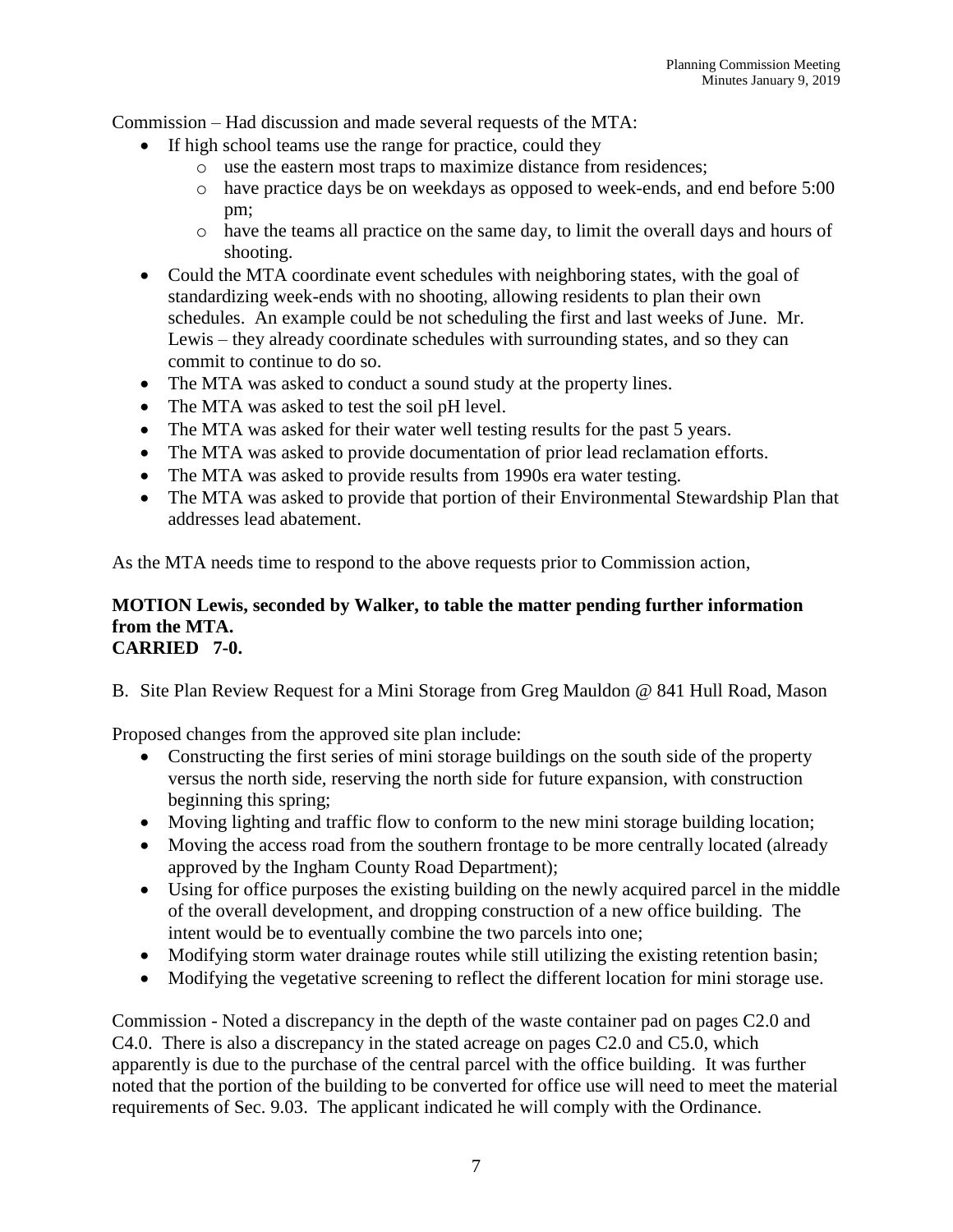As the site plan was already approved June 7, 2017, and the proposed uses remain unchanged, the revised site plan was reviewed as an amendment to the site plan. The review was therefore limited to the following requirements of the Zoning Ordinance:

# **Section 14.03 – Site Plan Review Requirements**:

C. Required Site Plan Submission Requirements

- ….
- Existing zoning and use of all properties abutting the subject property. Condition met, page C2.0 (use of the existing building on the newly acquired parcel).
- ….
- Size (in acres) of the subject property and approximate number of acres allocated to each proposed use and gross area in building, structures, parking, public streets and drives, and open space. – Conditions conditionally met and to be corrected, pages C2.0 and C5.0.
- ….
- Proposed method of providing storm drainage. Condition met, pages C3.0 and C3.1.
- Seal, name, and firm address of the professional individual responsible for the preparation of the site plan. – Condition met, provided on each page of the amended site plan.
- Property lines and required setbacks shown and dimensioned. Conditions met, provided on pages C1.0, C2.0, C3.0, and C5.0.
- Dimensions of all existing and proposed structures on the subject property including dwelling unit densities by type, if applicable. – Conditions met, new use of building noted on pages C1.0, C2.0, C3.0, C5.0, and C6.0.

….

• All existing and proposed drives (including dimensions and radii), acceleration/deceleration lanes, sidewalks, signs, exterior lighting, curbing, parking areas (including the dimensions of a typical parking space and the total number of parking spaces to be provided), fire lanes, and unloading areas**.** For projects on a collector or arterial road, see also Section 12.04. – Conditions met, primarily on pages C2.0 and C3.0. Parking spaces are calculated and noted on pages C2.0 and C3.0.

….

• Location and size of all surface water drainage facilities. – Condition met, with drawings of location on page C3.0, and construction specifics on pages C4.0 and C5.0.

….

• All existing vegetation and the location, type, and size of all proposed landscaping, and the location, height and type of existing and proposed fences and walls. - Conditions met, with proposed cyclone fencing noted on page C2.0, and proposed new vegetative plantings noted on page C6.0.

….

D. Additional Information

Given the detail of the site plan drawings, and other materials, no additional graphics or written materials were requested. As there is no significant foreseeable increase in traffic, no Traffic Impact Assessment or Traffic Impact Study was required of the applicant.

**Section 14.04 – Application and Review**: Supervisor Ramey confirmed that all required copies and fees have been submitted.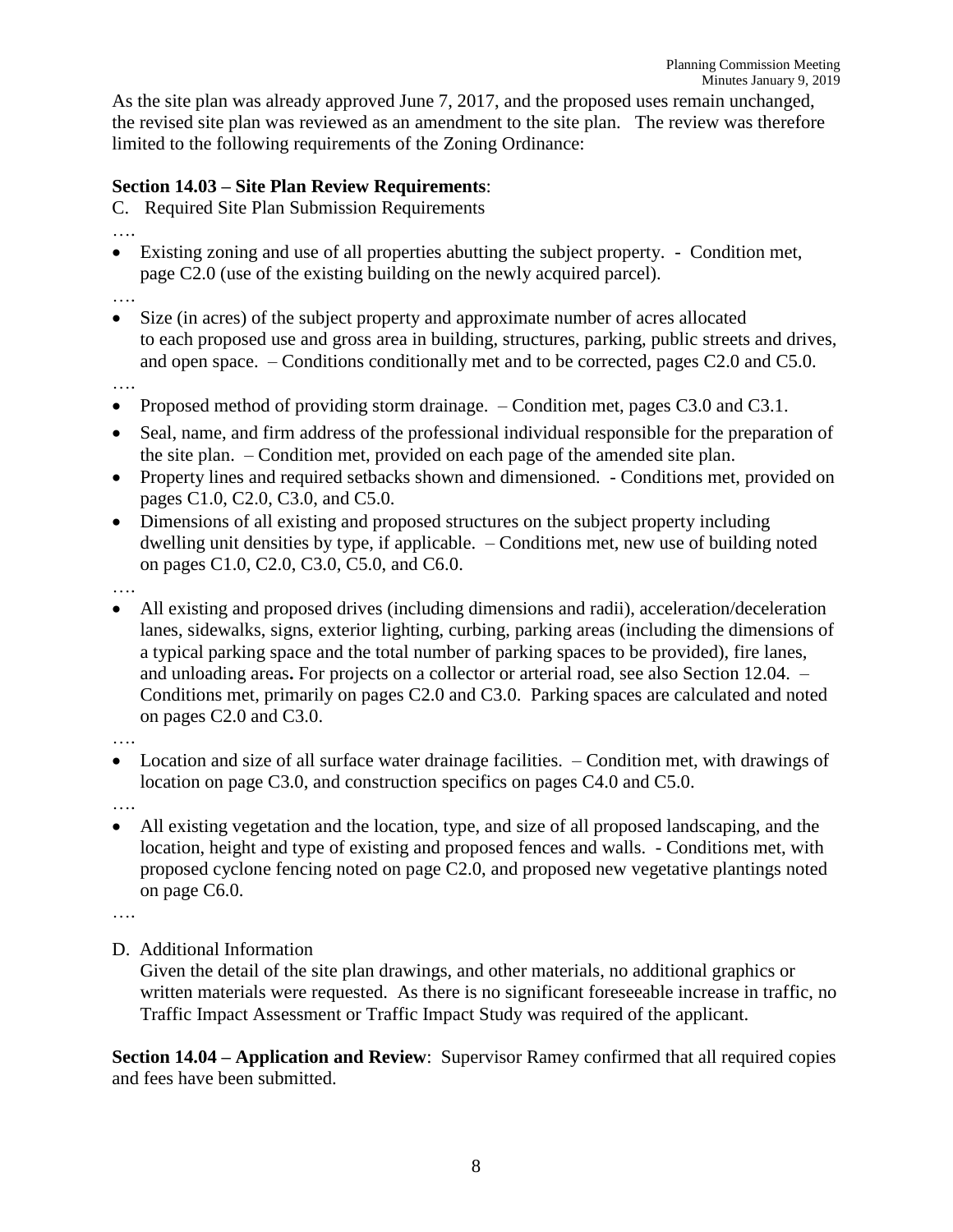**Section 14.06– Review Standards**: The Commission made the following findings:

- D. Environmental and Natural Features Standards
	- ….
	- 4. Surface water on all paved areas shall be collected at intervals so that it will not obstruct the flow of vehicular or pedestrian traffic or create puddles in paved areas. Subsurface landscape islands within parking lots are encouraged. Catch basins may be required to contain oil filters or traps to prevent contaminants from being directly discharged to the natural drainage system. – Condition met, with details of the location of appropriate water collection and drainage noted on pages C4.0 and C5.0, and construction on page C5.1.

….

### **SECTION 15.05 - LANDSCAPING REQUIREMENTS**

C. General Requirements: 1. For all uses requiring site plan review a landscape/screening plan shall be submitted to the Township for review and approval. The plan shall contain the following:

….

d. A planting schedule and plan providing the following information: (1) The botanical and common name of each plant used. (2) The size of each plant to be used at the time of planting. (3) The quantity of each plant to be used. (4) Whether plants to be used are balled and burlapped container grown or bare root. (5) The spacing and location of all proposed trees, shrubs and ground cover. (6) The percentage of landscaped area to be provided on site. - Conditions met, as noted on page C6.0.

….

F. Site Landscaping

1. Perimeter plantings shall be provided a rate of two (2) deciduous shade, ornamental, or evergreen trees for every ten (10) feet of road frontage; ten (10) shrubs per fifty (50) linear feet of property frontage and twenty perennials per fifty (50) linear feet of frontage. Plant materials shall be creatively and functionally dispersed around the perimeter of the property. Clustering and staggering of materials is recommended to maintain the rural character of the Township. – Conditions met, as noted on page C6.0. The Commission agreed to focus plantings on the road frontage, and not between industrial uses.

**MOTION Cady, seconded by Minster, that subject to the obtaining of the required permits from other governmental agencies, the site plan for mini-storage, and vehicle/boat storage operations on parcel #33-10-10-16-300-019 and parcel #33-10-10-16-300-016, Hull Road, as considered January 9, 2019, be conditionally approved pending correction to the acreage on page C2.0 to 18.20 acres, and correction to the depth of the pad to 7" for the waste container on page C4.0, as the amendments meet the requirements of Chapters 14 and 15 of the Zoning Ordinance as determined by the Commission as reflected in the meeting minutes above.**

### **CARRIED 7-0.**

#### C. Consider Amendments to Zoning Ordinance

Commissioners had received copies of the proposed amendment from legal counsel. This document will be considered at a later meeting.